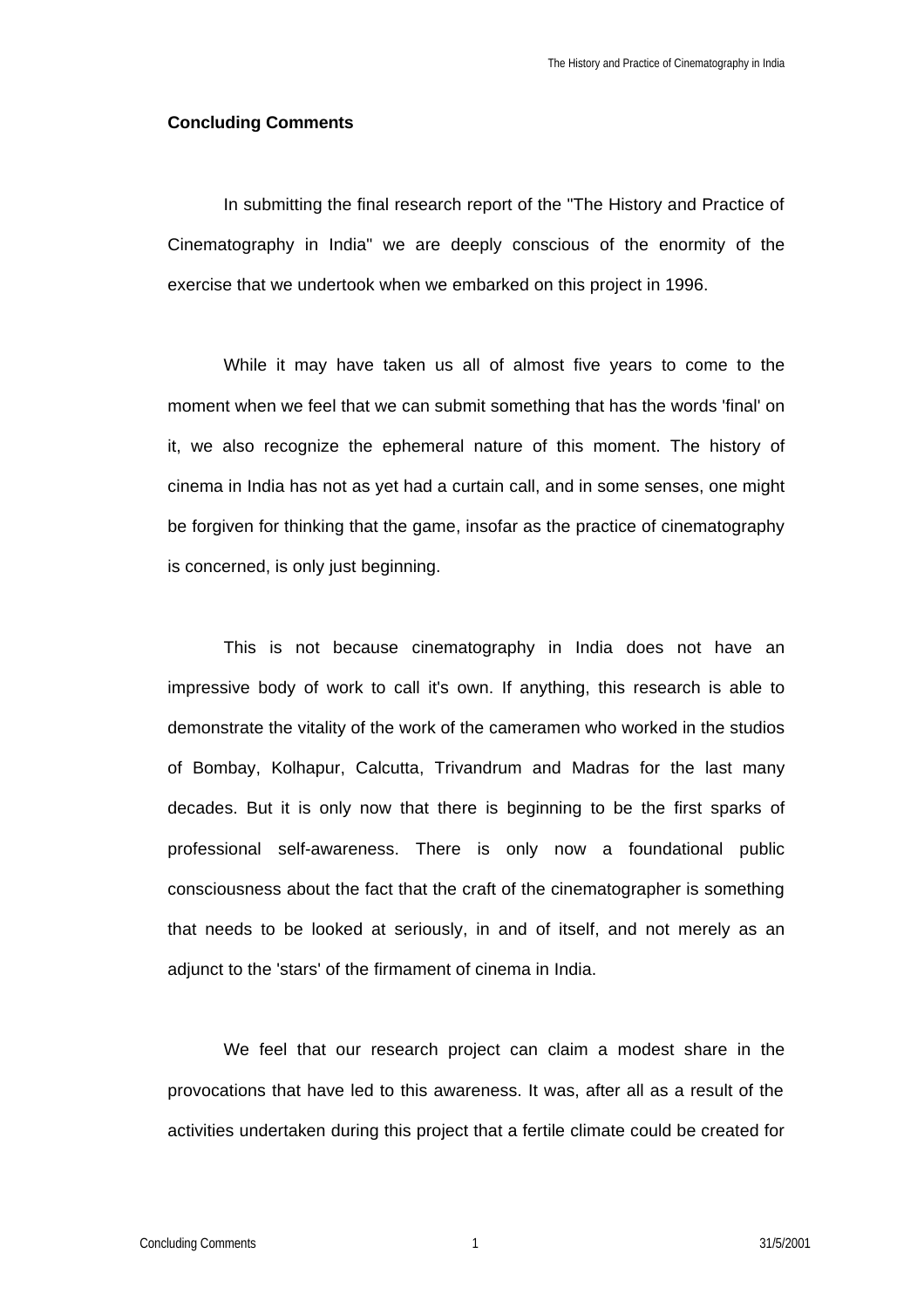the formation of the "Cinematographers Combine" in 1998 in Mumbai, a forum that for the first time in India, seeks to being cinematographers and their work squarely into the public domain, outside the realm of narrow professional specialization.

It also contributed, in some ways tangentially, to some of us engaging very seriously with the question of creating public resources for knowledge and creativity in media practices. This engagement has matured into the Sarai: The New Media Initiative (www.sarai.net) at the Centre for the Study of Developing Societies, in Delhi, which will be the first and originating home of the entire digital corpus of the raw materials of the research findings of the project. This includes around fifty hours of tape-recorded interviews (and the transcripts of the same).

We can say that the nature of the project itself dictated this extended timeframe. It was not only the matter of accommodating our busy working lives around a phenomenally time consuming enterprise that involved repeated long distance travel by four people on several occasions, it was not only the long hours and days spent in archives and libraries, the many rounds of tape recordings with veteran and working cinematographers that has contributed to this delay, but also the time that it took for our enquiries to mature that led to this lengthening, that at some points threatened to go on infinitely.

The project was conceived as a result of long conversations between a Delhi based collective of filmmakers (Raqs Media Collective - Jeebesh Bagchi, Monica Narula and Shuddhabrata Sengupta) and a Mumbai based cinematographer, C.K. Muralidharan, during the course of a film shoot in Goa in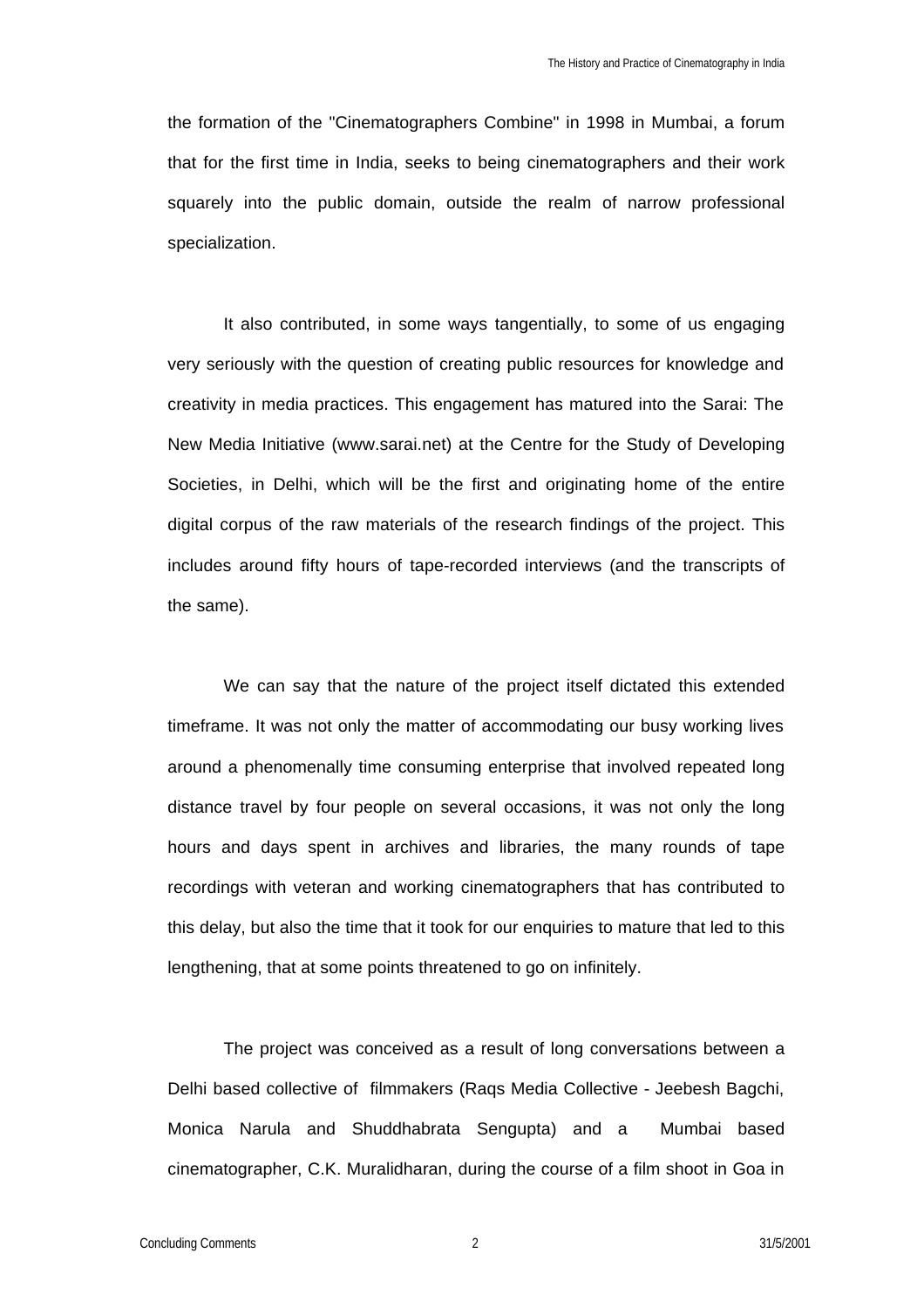1994. These conversations took the form of a series of notes emerging out of the joint watching of films and discussions with other colleagues, both practitioners and theorists. It has from its very inception had an inherently collaborative nature, and while Shuddhabrata Sengupta administered and cocoordinated the grant, the intellectual and creative work on the project was shared by him with Jeebesh Bagchi and Monica Naruala and with C.K. Muralidharan. We have therefore decided that all four will together hold the moral right to be identified as the authors of the final research report.

When we wrote our proposal, we had outlined a series of questions on the nature of the cinematographer's craft as it had evolved in India. What we had little awareness of was the labyrinthine nature of the investigations that a pursuit of these questions entailed.

A startling paucity of archival materials, many years of studied neglect of the practitioners themselves, and the scale of the enterprise of trying to come to grips with the aesthetic, technological and social history of the largest cinema culture on our part have made for greater humility on our part.

Despite excruciating delays and many false starts, we feel that we are now in a position to have redeemed the promise of our original proposal. We had planned to do 20 in-depth interviews. We have done more than that number.

And the scope of our enquiries broadened considerably as we developed the work of research. In some ways this was as a result of the very useful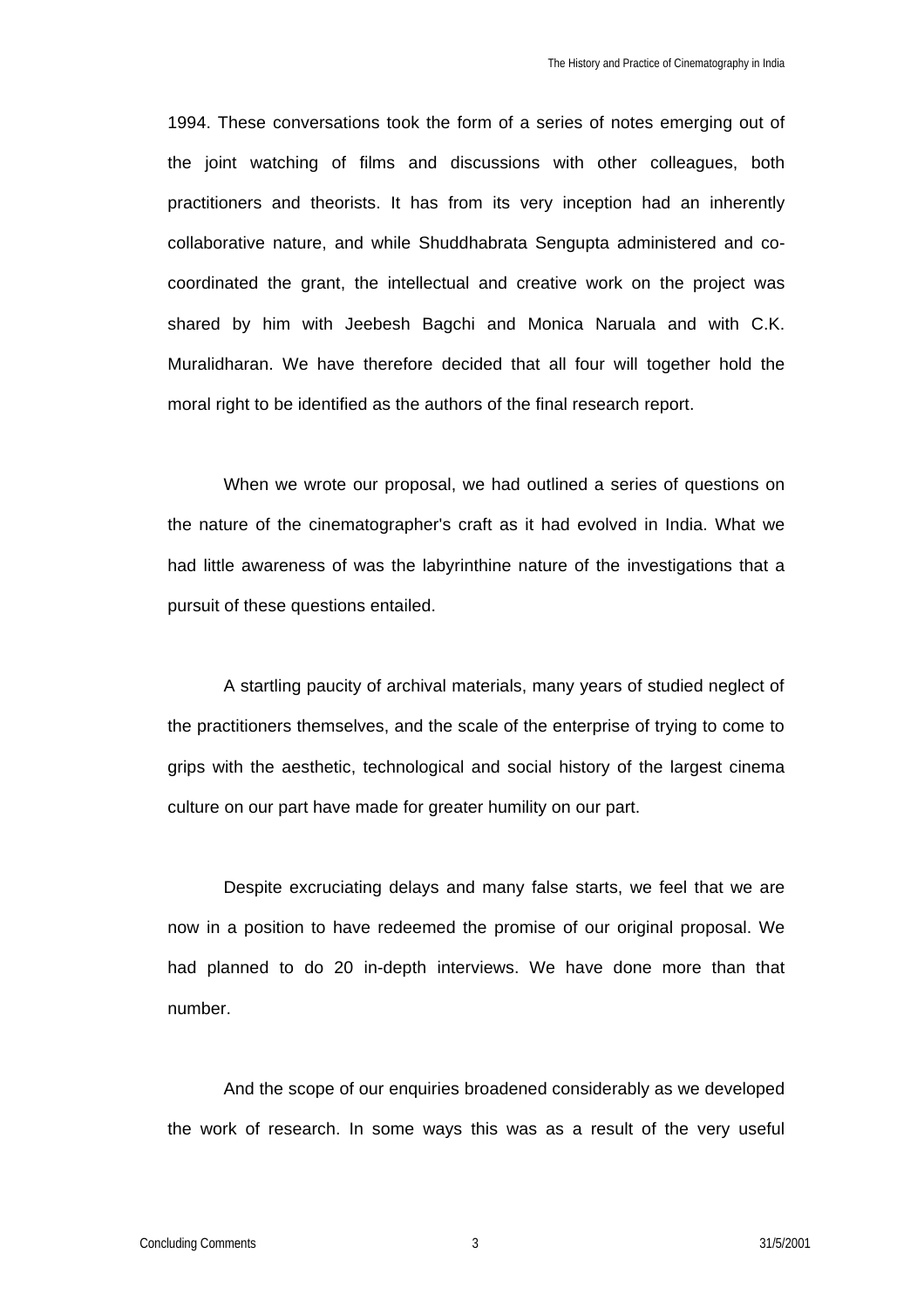criticisms that were made by the anonymous evaluator who looked at the original proposal. His/her comments amounted to two substantive criticisms

1. That the research project did not deviate from the established canon of what has been considered 'good' or 'artistic' cinema in India. The history and practice of cinematography in popular or mainstream cinema was seriously under-represented in the proposal.

2. That the research proposal did not have more than a token representation of south Indian and other non-Hindi film cultures in India.

We took both these criticisms very seriously and the resultant widening of our horizons are evident in terms of the cinematographers we chose to interview. The research project as it stands now has been enriched by a substantial engagement with popular cinema and a detailed exploration of south Indian (especially Tamil and Malayalam) and Bengali cinemas.

The final list of interviews is as follows:

Jal Mistry, V.K.Murthy, Jaywant Pathare, 'Kodak' Krishnan, Ramananda Sengupta, Dinen Gupta, Soumendu Roy, A.Vincent, Ravi Varma, Ramachandra Babu, Venu, Sunny Joseph, PC Sriram, RM Rao, KK Mahajan, Ashok Mehta, Rajan Kothari, Anil Mehta, Navroze Contractor, RV Ramani and Ranjan Palit whose interview was re-shaped by him into an essay on documentary cinematography (first published in 'Double Take: Looking at the Documentary", ed. Raqs Media Collective, published by PSBT/FUR, New Delhi 2000)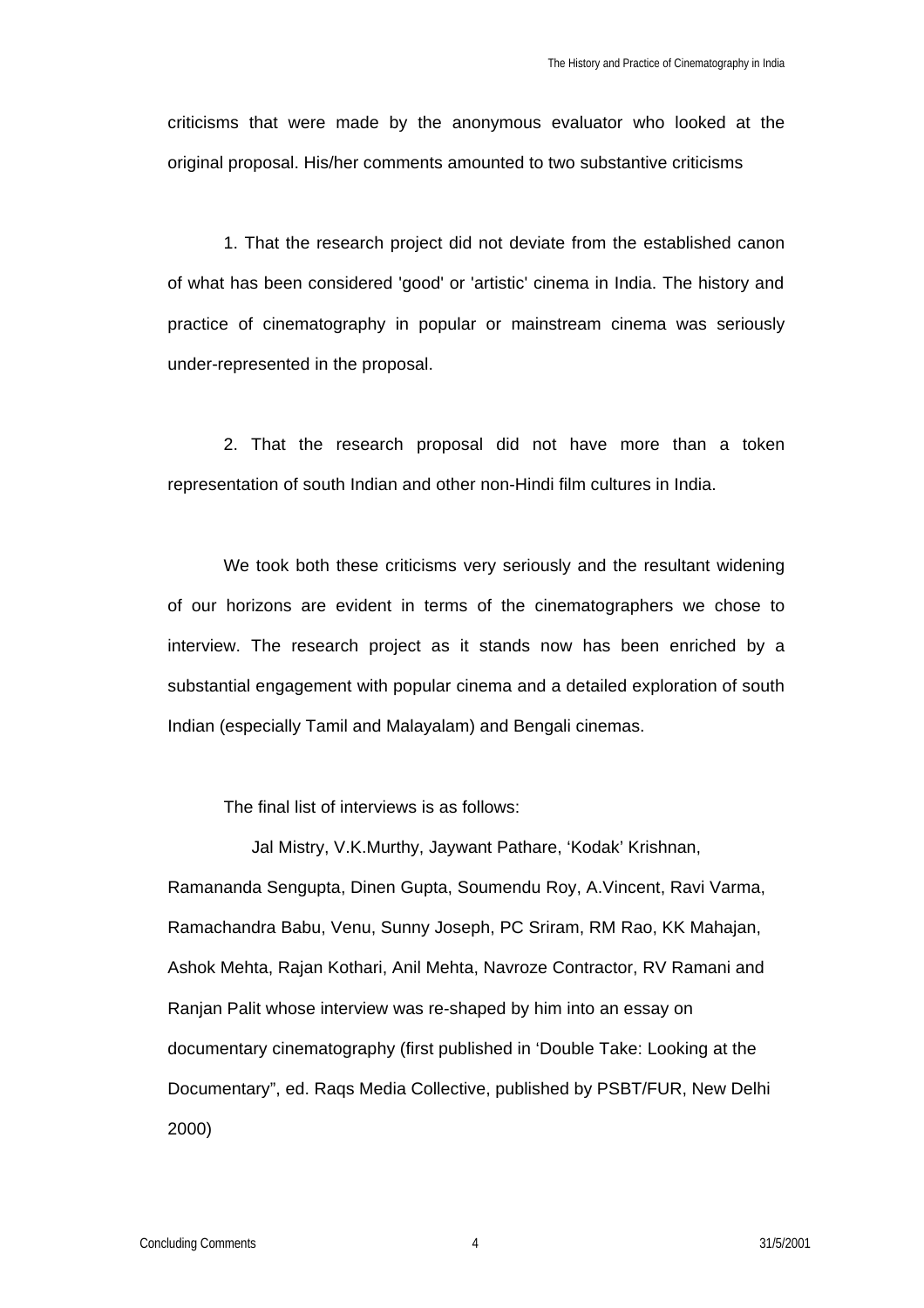(The transcripts of interviews of Subrata Mitra are ready and have been collated. We are not attaching them in this lot of materials due to his special request that we defer making them public until such time that he is able to go over the transcripts personally to ensure that there are no errors of emphasis or fact.)

We will dispatch his interview transcript as soon as he gives us the approval to do so. Please refer to the copy of the e-mail to us in relation to this matter that has been appended within the report.

A large body of secondary materials comprising of articles, stills, and other documents have also been collated.

These two sets of materials, the interviews and the secondary materials (an appendix) have been collected in five volumes, which comprise the final research report of the project. The interviews themselves are arranged in four parts. Each part forms a volume in itself.

The discerning reader will note that the list of interviews includes not only the cinematographers who translated the imaginations of filmmakers like Ray, Ghatak and Guru Dutt into celluloid, but also takes into account cinematographic contributions to films directed by a host of commercial and mainstream filmmakers from Bombay, Madras and Calcutta. It also includes genres such as the documentary film and advertising cinematography.

Naturally this is not a complete or exhaustive list, and nor does it claim to be so. It is merely a well-endowed foundation for what we hope will be an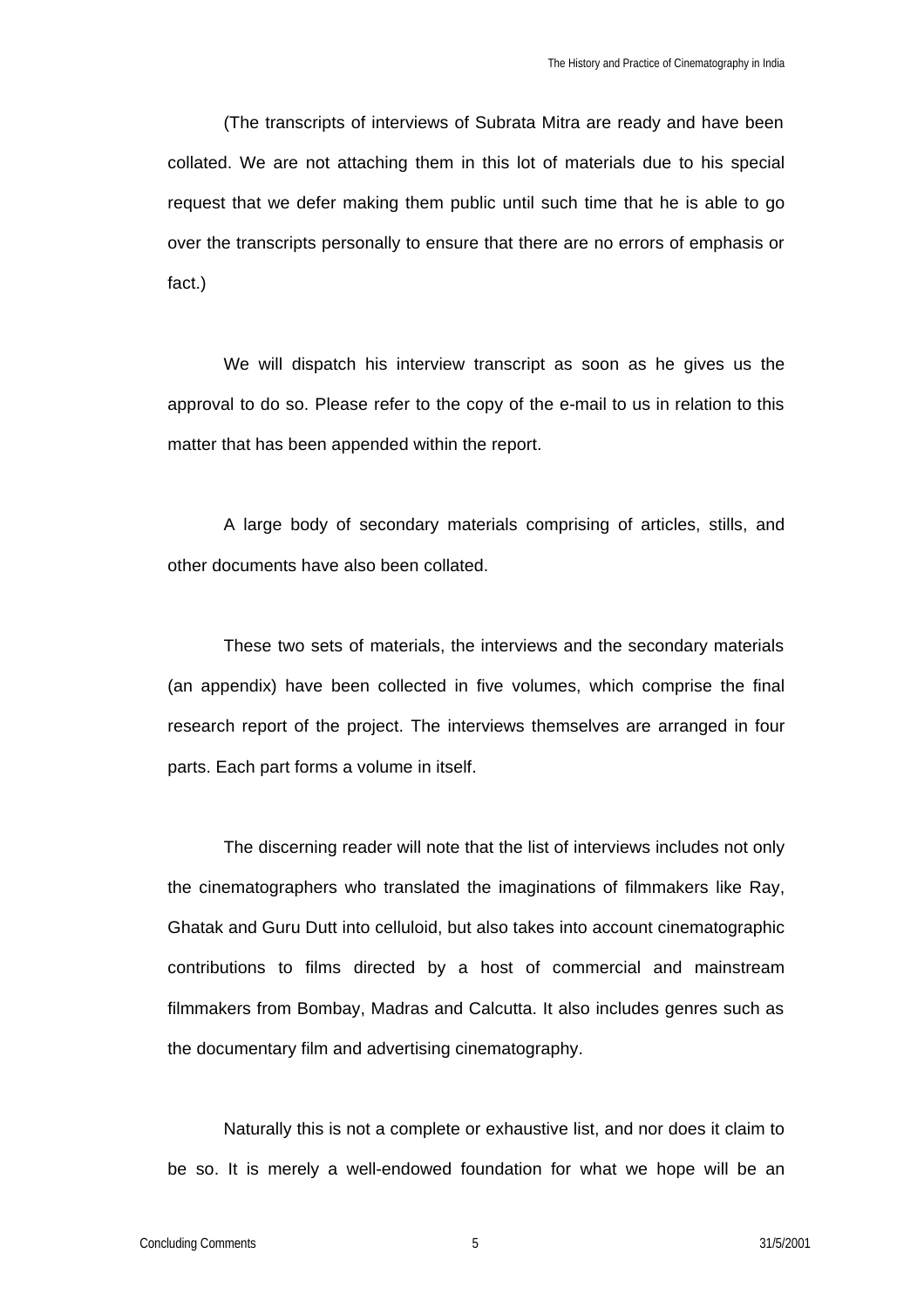ongoing process of research and enquiry. We ourselves hope to continue with the process of doing a few more interviews (with cinematographers that we have had to leave out at present, and with some whose work we were unfamiliar with until recently) and hope that others will also participate in this task. The questionnaire that we have developed is a document that can be used by any scholar/researcher to initiate a series of serious enquiries and interviews.

We also hope that the corpus of materials that this collection now embodies will attract a great deal of interpretative and theoretical interest form film theorists and scholars as well as practitioners. In a sense, the 'real' questions about the history and practice of cinematography have only just been prised open.

We ourselves want to now start dealing with these questions in the form of an extended essay, and to commission a few other such essays as a prelude to preparing a manuscript that collates all the materials for publication, in a variety of print and electronic forms. Now that we have a definitive sense of the vast body of material that has been generated in the course of the project, we realize that such publication(s) will be very valuable additions to the study of cinema and media cultures and practices in India.

Immediately, we see possibilities in the following areas of theoretical enquiry arising out of this body of work:

- formulations about the social history of the cinema industry read through the personal narratives and biographical details in the interviews with the cinematographers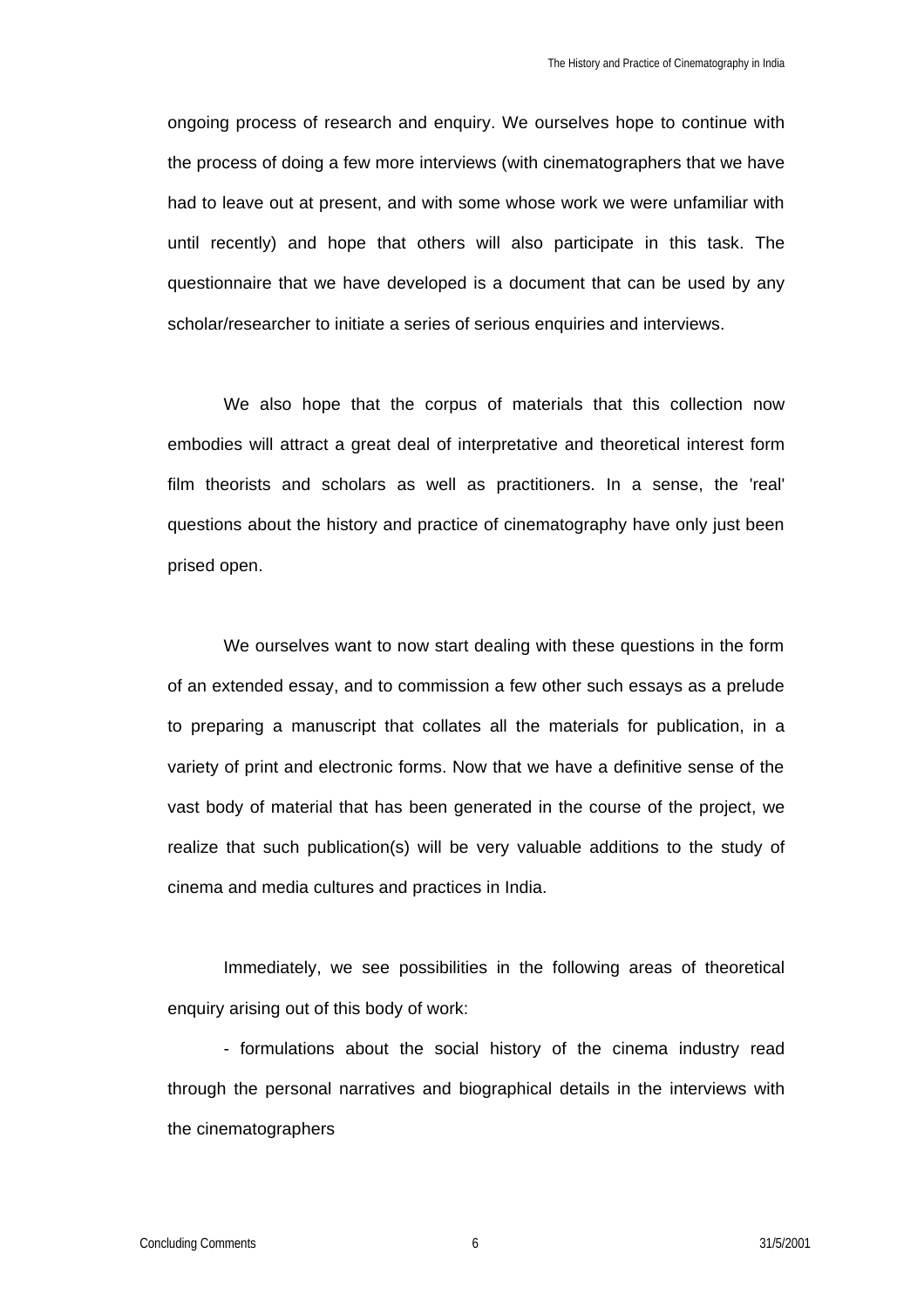formulations about the relationship between technology, cinematographic optics and chemistry, industrial regulations, conventions & practices and aesthetics

- formulations about the industrialization of light and new forms of scopic pleasure

All the primary research materials that have accrued to this project, in the form of interviews, transcripts, archival documents and stills will be placed in the public domain in order to facilitate the maximum extent of access. The primary holdings will be kept in the public access digital archive of the Sarai Initiative in Delhi on an electronic interface. All the interview transcripts will also be available as PDF files on the Sarai website. We hope that this gesture on our part opens out the interpretative space of cinema studies in India and is able to act as a catalyst for much greater interest in primary research.

In addition to this, electronic copies of the five volumes of primary research materials may be sent to the libraries of a select body of institutions for the benefit of cinema practitioners and students, research scholars, film enthusiasts. These institutions could include the following:

- 1. National Film Archive of India, Pune
- 2. Film & Television Institute of India, Pune
- 3. Satyajit Ray Film & Television Institute of India, Kolkata
- 4. Mass Communication Research Centre, Jamia Millia Islamia, Delhi
- 5. Adyar Film Institute, Chennai
- 5. Federation of Film Societies of India, Delhi
- 6. Department of Film Studies, Jadavpur University, Kolkata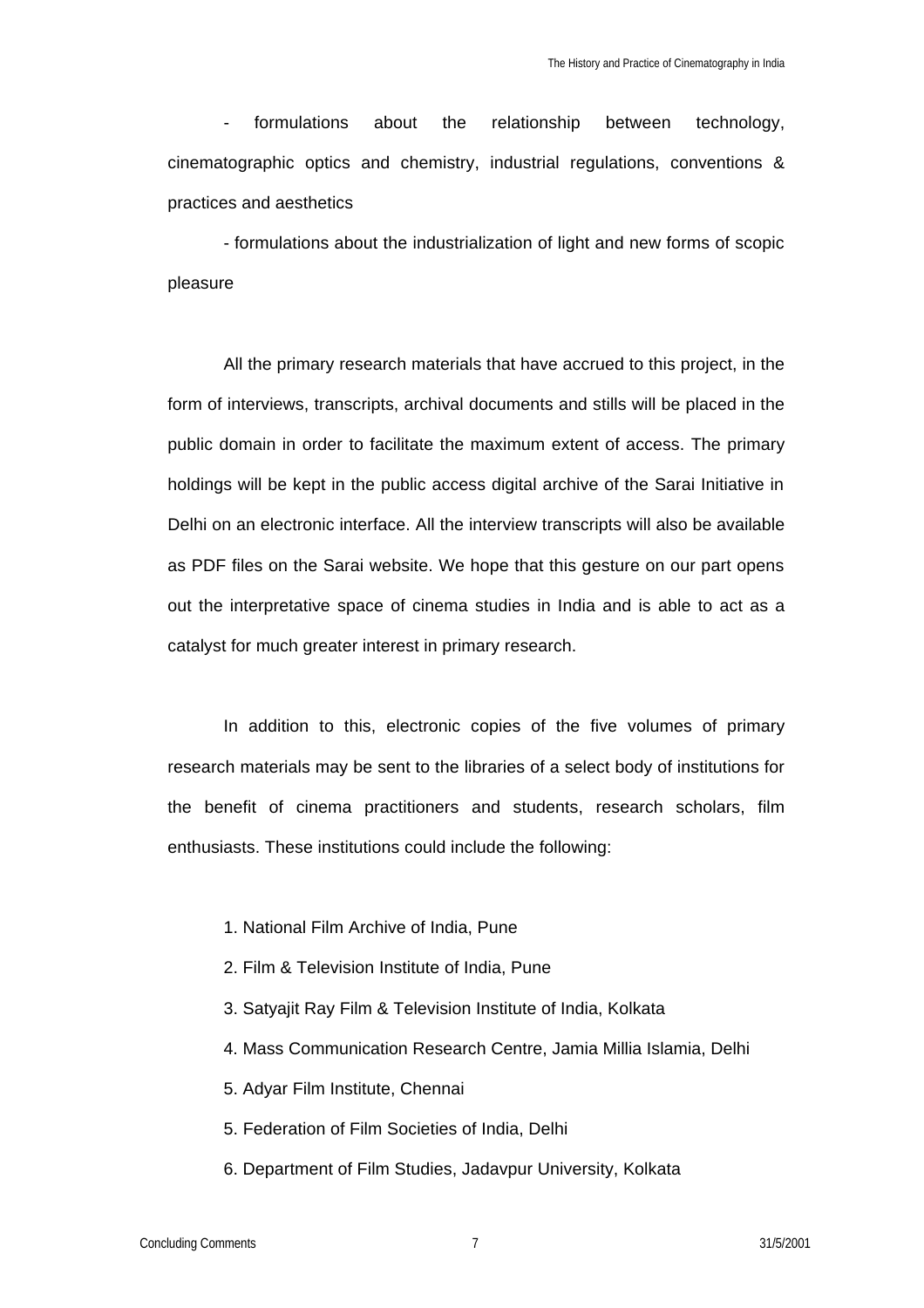- 7. Centre for Studies in Culture and Society, Bangalore
- 8. National Centre for the Performing Arts, Mumbai
- 9. Indira Gandhi National Centre for the Arts, Delhi
- 10.Nandan Film Centre, Kolkalta

Additional copies will be made available to other public initiatives, film societies, associations and other bodies on request at cost price. The materials will be free to use for non-commercial purposes against acknowledgement of the authorship of the materials. Raqs Media Collective and C.K. Muralidharan will retain the moral right to be identified as the authors of the work.

Preliminary presentations of this body of work have already been made in summary form at the 'Border Crossings' panel on Indian Cinema History at the Annual Conference of the Association of Asian Studies in Chicago, March 2001. Other presentations are planned in the near future, including a colloquium with Dr. Ravi Vasudevan, eminent film historian, on the implications of this body of research for film theory and film history.

Finally, we would like to acknowledge all those who have helped us, inspired us and encouraged us to work on this project. They include, not in any specific order of importance, the interviewees themselves, our filmmaker and cinematographer colleagues, Sanjay Kak, Ranjan Palit, R.V.Ramani, Sudheer Palsane, Paresh Kamdar, Hansa Thapliyal, Sameer Mahajan, Chinmaya Khatri and Satyajit Pande who encouraged us throughout this long process. Ajeet Bhandare, Mrityunjoy Chatterjee, Shayamshree Dasgupta, Monica Bhasin, Kalpesh and Mahesh Kumar for their assistance in transcription. Gauri Patwardhan for additional archival research. Moinak Biswas and Ranu for their